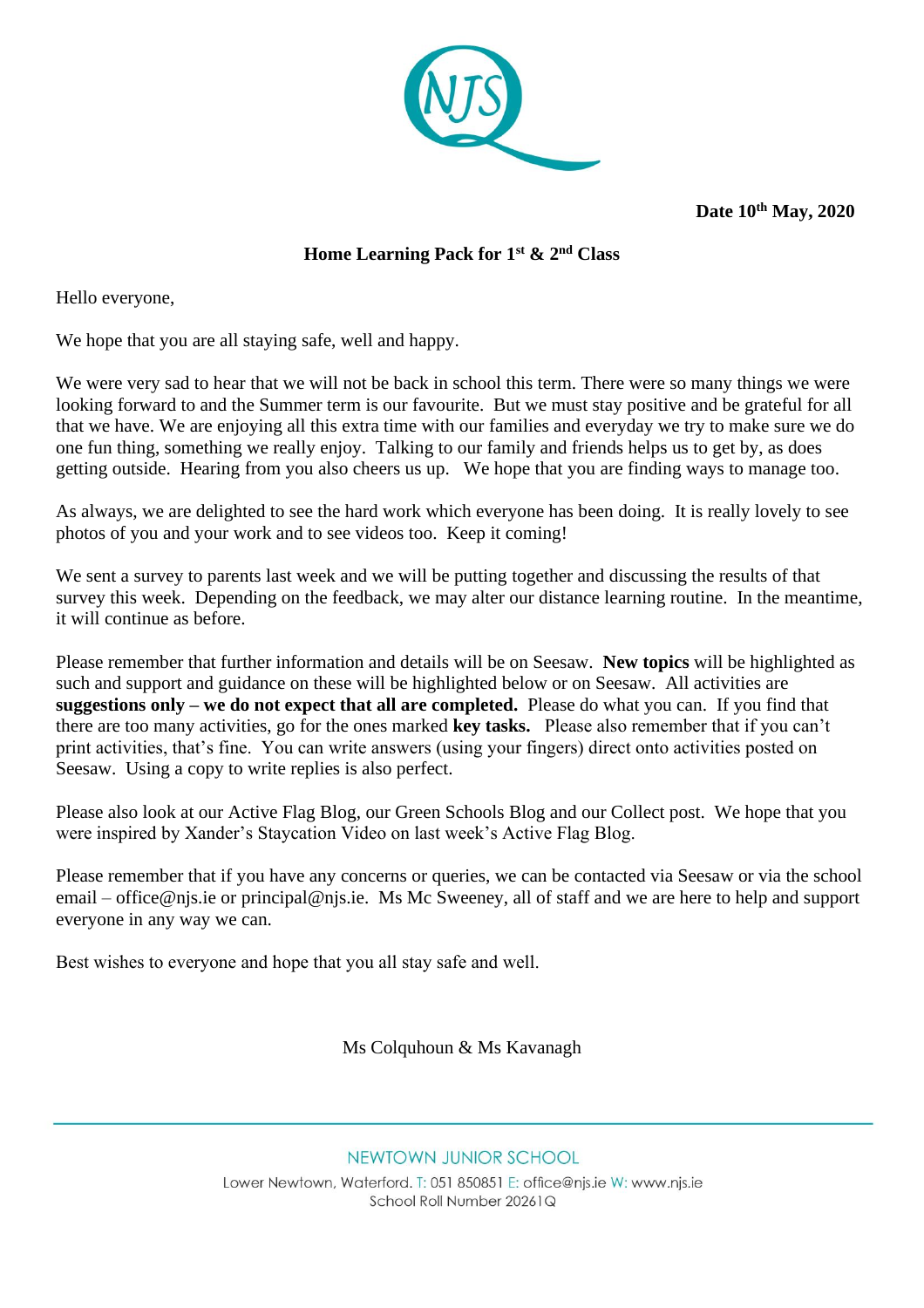## **Outline of Activities for Week beginning May 11th**

#### **Key Tasks in Gaeilge, English and Maths are set out below. At the end, you will find a list of suggested additional tasks.**

#### **Gaeilge**

#### **Topic: Sa Bhaile**

**Interactive Resource:** Ceacht 12 - last lesson in the unit Sa Bhaile

Reminder: There are instructions on how to do download the Bua na Cainte interactive programme on a previous blog on our school website.

#### **Bua na Cainte Book**: Page 84

A reminder that the Bua na Cainte 2 book is available to all on www.edcolearning.ie

Username: primaryedcobooks Password: edco2020

|                | تا سے اس اس اس میں                                                                                                       |                |
|----------------|--------------------------------------------------------------------------------------------------------------------------|----------------|
|                | <b>An Nuacht</b>                                                                                                         | Month          |
| fuer           | Service on the contract of the contract of<br>land and the contract of the contract of<br>Amisech en production and con- | Daklee         |
| to open times. | Thurs does not st<br>thi arm                                                                                             | sebbar         |
| <b>disch</b>   | An Almsin<br>thi an iá contra cheanna anns anns anns an<br>Tá an lá inniu.                                               | cúig earo      |
| pauf or        | Tarraing pictitir.                                                                                                       | deich euro     |
| scenelisch     | $-178$                                                                                                                   | Locator realty |
|                |                                                                                                                          | denth          |
| ces)           |                                                                                                                          | <b>Febuan</b>  |
| dorcha         | w                                                                                                                        |                |

A page like this concludes each chapter unit.

It allows for the opportunity to revise both the days of the week and the weather.

1<sup>st</sup> class are encouraged to try and complete the first three and last three sentences on the page.

2<sup>nd</sup> class are encouraged to complete the full page.

Eg: Tháinig Mamó go dtí mo theach (Granny came to my house)

Thug sí cúig euro dom. (she gave me  $\epsilon$ 5)

Bhí áthas orm. (I was happy)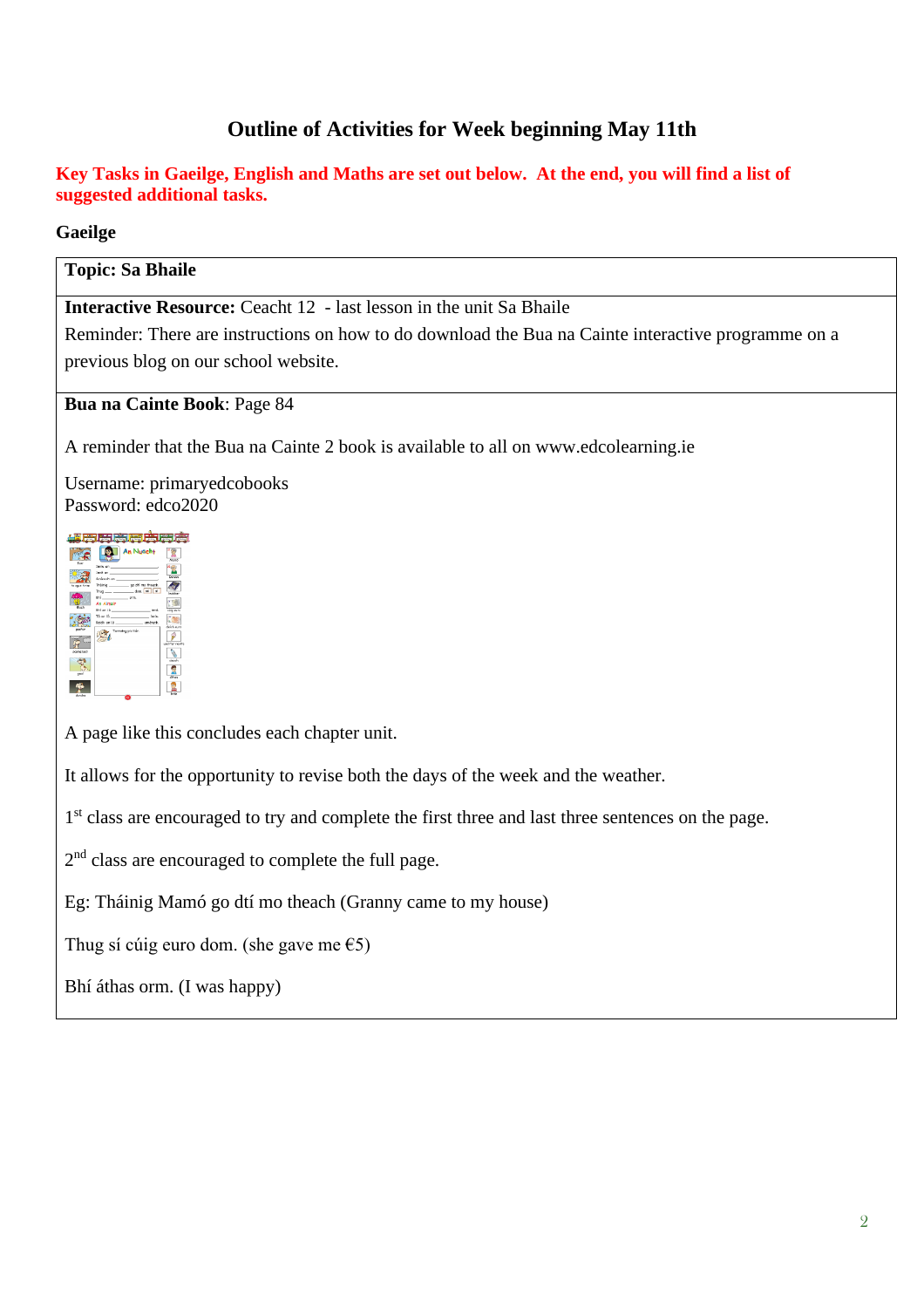#### **English**

# **Spelling booklet: Week 3 Year 2 Term 2A** ear 1 Term 1A Spellings Spellinas

Spelling booklets for both classes are on the SeeSaw app. Please continue with Week 4. A reminder that if it is not possible to print the booklets just write the words in a copy and complete using the Look, Say, Cover, Write, Check method.

## **High Frequency Words**

| the<br>we<br>mum.<br>get<br>friends<br>better<br>duck<br>horse<br>across<br>and<br>just<br>can<br>one<br>hot<br>after<br>birds<br>each<br>fun<br>them<br>are<br>now<br>a<br>how<br>again<br>book<br>eat<br>garden<br>do<br>to<br>came<br>up<br>hod<br>oh<br>said<br>me<br>ru<br>air<br>box<br>eggs<br>gave<br>about<br>in<br>down<br>mu<br>Twe<br>along<br>boy<br>and<br>glant<br>dad<br>her<br>got<br>he<br>inside<br>can't<br>girl<br>even<br>am<br>what<br>their<br>big<br>its<br>going<br>animals<br>car<br>ever<br>of<br>there<br>when<br>people<br>it's<br>it.<br>out<br>your<br>another<br>cat<br>every<br><b>jumped</b><br>gone<br>this<br>was<br>500<br>put<br>clothes<br>keep<br>any<br>everyone<br>good<br>looked<br>could<br>have<br><b>UDU</b><br>key<br>cold<br>around<br>eyes<br>gran<br>they<br>house<br>went<br>veru<br>king<br>fast<br>grandad<br>coming<br>away |        |
|------------------------------------------------------------------------------------------------------------------------------------------------------------------------------------------------------------------------------------------------------------------------------------------------------------------------------------------------------------------------------------------------------------------------------------------------------------------------------------------------------------------------------------------------------------------------------------------------------------------------------------------------------------------------------------------------------------------------------------------------------------------------------------------------------------------------------------------------------------------------------------|--------|
|                                                                                                                                                                                                                                                                                                                                                                                                                                                                                                                                                                                                                                                                                                                                                                                                                                                                                    |        |
|                                                                                                                                                                                                                                                                                                                                                                                                                                                                                                                                                                                                                                                                                                                                                                                                                                                                                    |        |
|                                                                                                                                                                                                                                                                                                                                                                                                                                                                                                                                                                                                                                                                                                                                                                                                                                                                                    | Please |
|                                                                                                                                                                                                                                                                                                                                                                                                                                                                                                                                                                                                                                                                                                                                                                                                                                                                                    |        |
|                                                                                                                                                                                                                                                                                                                                                                                                                                                                                                                                                                                                                                                                                                                                                                                                                                                                                    | both t |
|                                                                                                                                                                                                                                                                                                                                                                                                                                                                                                                                                                                                                                                                                                                                                                                                                                                                                    |        |
|                                                                                                                                                                                                                                                                                                                                                                                                                                                                                                                                                                                                                                                                                                                                                                                                                                                                                    |        |
|                                                                                                                                                                                                                                                                                                                                                                                                                                                                                                                                                                                                                                                                                                                                                                                                                                                                                    |        |
|                                                                                                                                                                                                                                                                                                                                                                                                                                                                                                                                                                                                                                                                                                                                                                                                                                                                                    | We h:  |
|                                                                                                                                                                                                                                                                                                                                                                                                                                                                                                                                                                                                                                                                                                                                                                                                                                                                                    |        |
|                                                                                                                                                                                                                                                                                                                                                                                                                                                                                                                                                                                                                                                                                                                                                                                                                                                                                    |        |
|                                                                                                                                                                                                                                                                                                                                                                                                                                                                                                                                                                                                                                                                                                                                                                                                                                                                                    | you n  |
|                                                                                                                                                                                                                                                                                                                                                                                                                                                                                                                                                                                                                                                                                                                                                                                                                                                                                    |        |
| old<br>be<br>look<br>on                                                                                                                                                                                                                                                                                                                                                                                                                                                                                                                                                                                                                                                                                                                                                                                                                                                            |        |
| like<br>don't<br>she<br>too<br>couldn't<br>baby<br>feet<br>know<br>great                                                                                                                                                                                                                                                                                                                                                                                                                                                                                                                                                                                                                                                                                                                                                                                                           |        |
| is.<br>come<br>some<br>by<br>fell<br>last<br>bad<br>cried                                                                                                                                                                                                                                                                                                                                                                                                                                                                                                                                                                                                                                                                                                                                                                                                                          |        |
| green<br>for<br>will<br>day<br>not                                                                                                                                                                                                                                                                                                                                                                                                                                                                                                                                                                                                                                                                                                                                                                                                                                                 |        |
| find<br>laughed<br>dark<br>bear<br>grow<br>then<br>into<br>made<br>at                                                                                                                                                                                                                                                                                                                                                                                                                                                                                                                                                                                                                                                                                                                                                                                                              |        |
| did<br>let<br>first<br>hard<br>because<br>his<br>back<br>time<br>were                                                                                                                                                                                                                                                                                                                                                                                                                                                                                                                                                                                                                                                                                                                                                                                                              |        |
| 1'm<br>from<br>but<br>QO<br>fish<br>didn't<br>let's<br>bed<br>has                                                                                                                                                                                                                                                                                                                                                                                                                                                                                                                                                                                                                                                                                                                                                                                                                  |        |
| children<br>that<br>little<br>哥                                                                                                                                                                                                                                                                                                                                                                                                                                                                                                                                                                                                                                                                                                                                                                                                                                                    |        |
| different<br>liked<br>been<br>hat<br>floppy<br>help<br>with<br>him<br>G <sub>5</sub>                                                                                                                                                                                                                                                                                                                                                                                                                                                                                                                                                                                                                                                                                                                                                                                               |        |
| live<br>he's<br>before<br>dog<br>food<br>all<br>Mrs<br>Mr<br>no                                                                                                                                                                                                                                                                                                                                                                                                                                                                                                                                                                                                                                                                                                                                                                                                                    |        |
| lived<br>帽<br>began<br>door<br>found<br>head<br>colled<br>saw<br>an                                                                                                                                                                                                                                                                                                                                                                                                                                                                                                                                                                                                                                                                                                                                                                                                                |        |
| asked<br>here<br>make<br>50<br>long<br>fox<br>best<br>home<br>dragon                                                                                                                                                                                                                                                                                                                                                                                                                                                                                                                                                                                                                                                                                                                                                                                                               |        |
|                                                                                                                                                                                                                                                                                                                                                                                                                                                                                                                                                                                                                                                                                                                                                                                                                                                                                    |        |

e continue working through the list of the 100 and 200 high frequency words.

ave put more activities on seesaw that hay wish to complete with your child.

#### **Comprehension and Grammar: Starlight Combined Reading and Skills Book**

Complete Unit 8B pages 66 – 69

1 st Class grammar: Homophones

2<sup>nd</sup> Class grammar: Prepositions

There will be activities on both on Seesaw. Both classes can complete both sets of task OR each pupil can just to the task linked to her/her classwork.

(We recommend that one unit is covered each week, if you have not completed previous units that is perfectly fine just skip on to this week's unit)

**Reading:** We would really appreciate if you could record and upload a short clip of your child reading aloud this week. You could choose a book from the Oxford Owls (link on SeeSaw)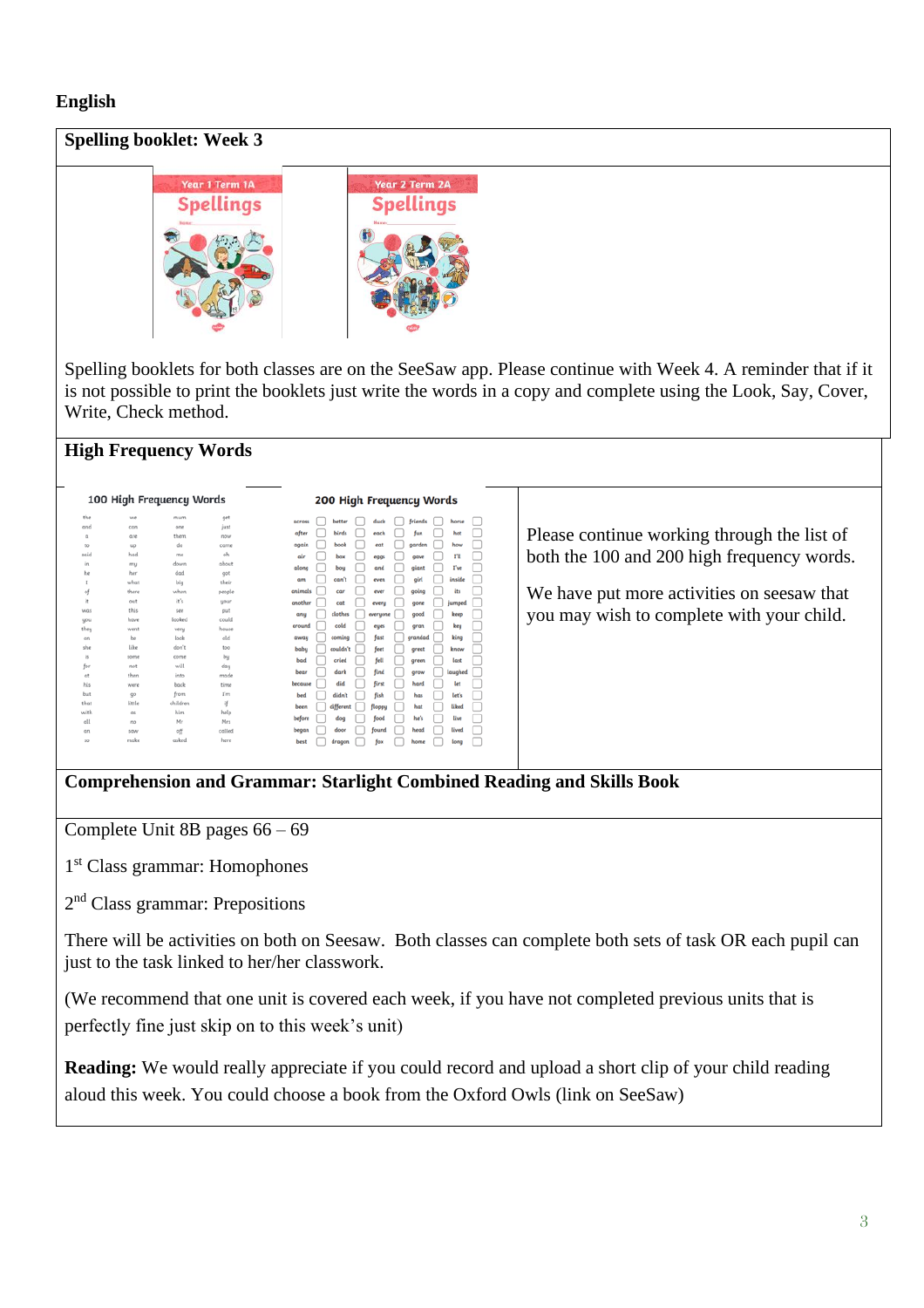## **Maths**

#### **1 st Class**

**Resource:** Busy At Maths **Pages:** Pages 142 - 146

#### **Topic: Addition without regrouping Pages 142**

Mathematical language: and, add, altogether, plus, tens, units,

Reminder when adding larger numbers: units to units, tens to tens

**Topic: Addition with one digit to a two-digit number with regrouping Pages 143 -146**

#### **2 nd Class**

**Resource:** Busy at Maths **Pages: 152 - 155**

Topic: Subtraction with Renaming - continued

This week 2nd Class will continue to practice subtraction with renaming. We have put an additional video clips on SeeSaw which will help you to understand how the method works including the shorter way.

Page 152 – subtraction using the tens and units house method

Page 153 – subtraction using the shorter method see picture on the of the page and the tutorial link on seesaw.

Pages 154 – continued revision of subtraction with renaming using the shorter method

Page 155 – subtraction with and without renaming.

#### Mathematical Language:

Subtraction, subtract, take away, minus, renaming, how many?, tens/units house, shorter way, tens, units, take.

#### **Other Tasks**

#### **Gaeilge**

**Cúla 4 –** continue to watch cartoons on Cúla 4 or at 10am every morning there is an hour's schooling similar to RTE School hub.

#### **On SeeSaw this week there is a story called 'Na Trí Bhéar'.**

Have a listen and see can you spot any familiar vocabulary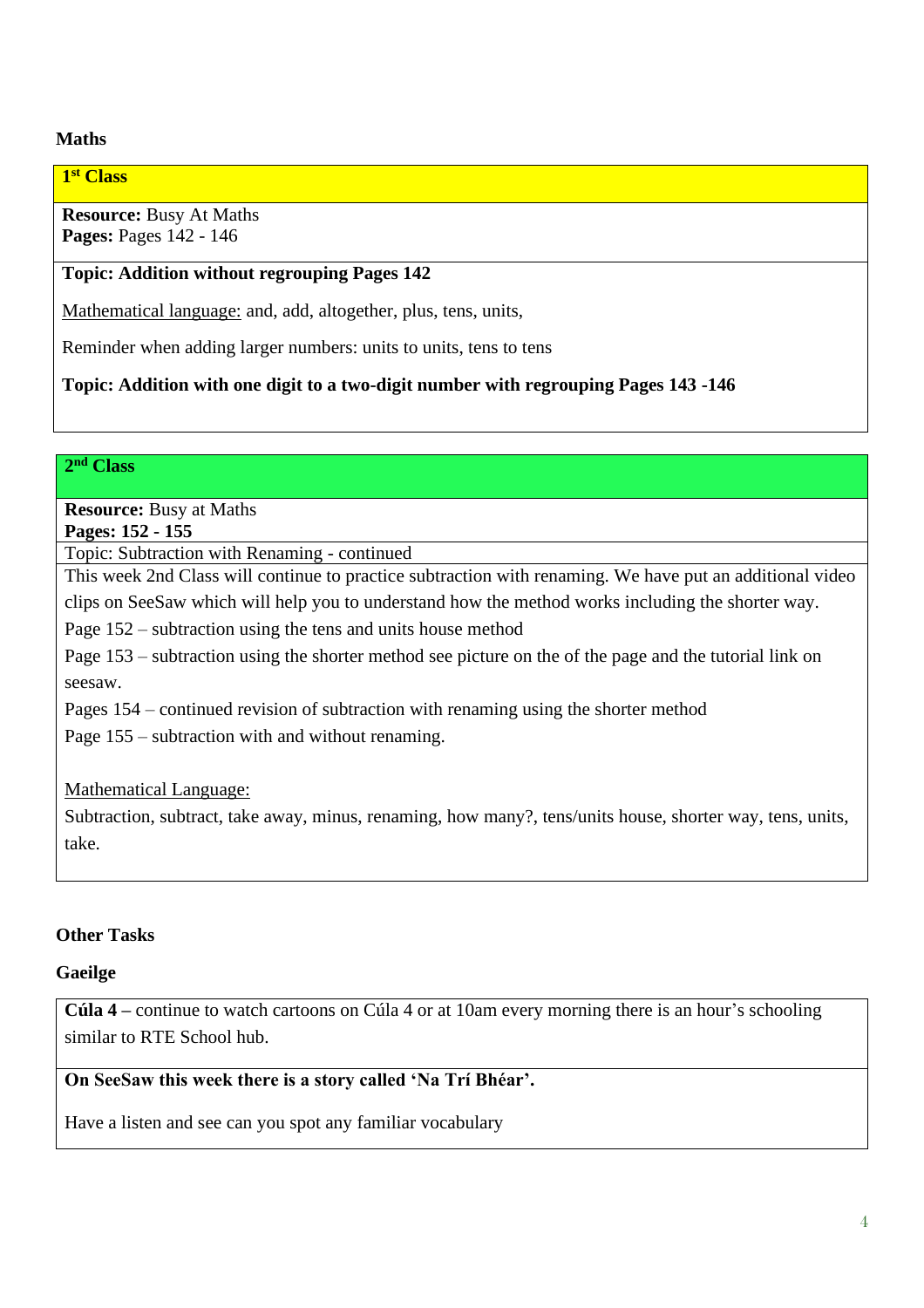## **Maths**

## **Master Your Maths**

Please complete the next 'Week' in your book and please do not forget about the Friday test at the back of the book.

## **English**

| <b>Reading Activities</b>                                                                                                                                                                                                                                                                                                                                                                            |                                                                                                                                             |  |  |
|------------------------------------------------------------------------------------------------------------------------------------------------------------------------------------------------------------------------------------------------------------------------------------------------------------------------------------------------------------------------------------------------------|---------------------------------------------------------------------------------------------------------------------------------------------|--|--|
| <b>Reading Activities</b>                                                                                                                                                                                                                                                                                                                                                                            | We all have moments when we have nothing to do or no<br>one to play with. These are the perfect times to pick up a                          |  |  |
| Do the centre activity first, then choose two more activities to<br>make a line as you would in noughts and crosses.                                                                                                                                                                                                                                                                                 | book and transport yourself to a world far beyond the 4                                                                                     |  |  |
| <b>MISSING POSTER</b><br>BEGINNING.<br>COMIC STRIP<br>Create a wanted<br>Choose the five most<br>MIDDLE, END<br>poster for a<br>important events that<br>Write about what<br>character from your<br>happened in your book<br>happens in the<br>book. Include a<br>beginning, middle and<br>and turn them into a<br>description, what they<br>end of your story.<br>comic strip.<br>did and a reward. | walls of your bedroom.                                                                                                                      |  |  |
| NEW PICTURE<br>MY FAVOURITE<br><b>TITLE PAGE</b><br>Find a part of your<br>PART<br>Create a title page<br>story that doesn't<br>for your quided<br>Write about your<br>already have a<br>reading book, Include<br>favourite part of your<br>picture. Draw a new<br>book and explain why<br>a picture, the title,<br>picture to show what<br>author and illustrator.<br>you like it.<br>happens.      | Here is a list of activities that will accompany your reading<br>books. They are fun and we would love to see you<br>complete some of them. |  |  |
| QUIZ<br><b>ACROSTIC POEM</b><br><b>PUPPETS</b><br>Make up at least five<br>Choose a character in<br>your book and write<br>Make puppets (paddle<br>questions about your<br>guided reading book,<br>pop stick or paper<br>an acrostic poem<br>bag) for characters in<br>about them. Read it<br>Make sure you know<br>to the class or a<br>the answers! Test<br>your story.<br>your friend.<br>friend. | Log onto SeeSaw to download the activity sheet.                                                                                             |  |  |
|                                                                                                                                                                                                                                                                                                                                                                                                      |                                                                                                                                             |  |  |

## **Grammar & Word Work**

Please complete lesson 9 - 12 from the Grammar &Word activity booklet which is uploaded on SeeSaw.

#### **Art**

| <b>Think Outside the Box</b>   Look at the template that is uploaded on See Saw.                            |  |  |
|-------------------------------------------------------------------------------------------------------------|--|--|
| Complete the picture and remember it is not what it looks like!                                             |  |  |
| If you do not have access to a printer, please ask a grown up to draw the small<br>image on a page for you. |  |  |

## **S.E.S.E.**

| Who is your hero? | "A hero is a person of distinguished courage or ability,<br>admired for his or her brave deeds and noble qualities." |
|-------------------|----------------------------------------------------------------------------------------------------------------------|
|                   | Who is your hero?                                                                                                    |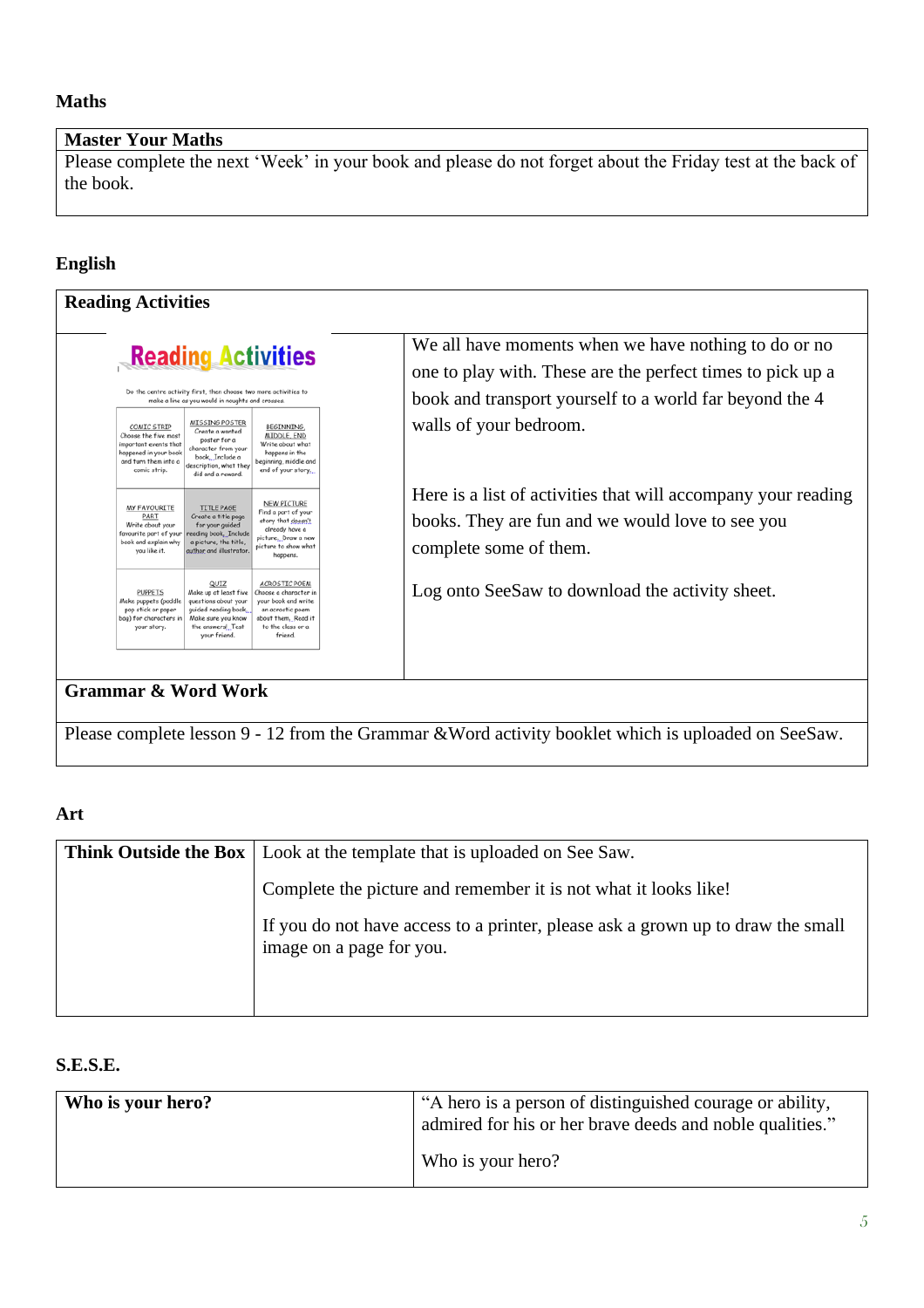| designed by $\Phi$ freep                                                                                     | A hero can be a family member, an athlete, an actor, a<br>historical person or even a fictional character.<br>Be a detective and learn more about your hero's life and<br>accomplishments.<br>Some good topics to research include childhood,<br>education, talents and shining moments.<br>Your project can be displayed in any format you wish.<br>Power point, poster, write down the interview in your<br>copy (family member hero), or on the template provided<br>on See Saw. |
|--------------------------------------------------------------------------------------------------------------|-------------------------------------------------------------------------------------------------------------------------------------------------------------------------------------------------------------------------------------------------------------------------------------------------------------------------------------------------------------------------------------------------------------------------------------------------------------------------------------|
| <b>Activity Grid</b>                                                                                         |                                                                                                                                                                                                                                                                                                                                                                                                                                                                                     |
| Make your bed<br>Have a game of<br>Create a video message<br>noughts and crosses<br>which can be shared with |                                                                                                                                                                                                                                                                                                                                                                                                                                                                                     |

| Make your bed                                            | Build the highest<br>tower you can out of<br>household items | Create a video message<br>which can be shared with<br>family/friends/teachers |                                                                   | Have a game of<br>noughts and crosses                                       |
|----------------------------------------------------------|--------------------------------------------------------------|-------------------------------------------------------------------------------|-------------------------------------------------------------------|-----------------------------------------------------------------------------|
| Read a book in the<br>most unusual place<br>you can find | Sweep the kitchen<br>floor                                   | Write your news                                                               | Do a Joe Wick work<br>out                                         | Clear the table<br>after dinner                                             |
| Set the table for<br>every meal today                    | Set up your own<br>indoor bowling alley                      |                                                                               | Using household<br>items create your<br>own musical<br>instrument | Design your own<br>paper aeroplane                                          |
| Write a letter to a<br>friend                            | Tell a joke to make<br>people laugh                          | Create your own out door<br>game                                              | Play your favourite<br>oame                                       | Pay every member<br>of your family a<br>compliment - make<br>them smile (C) |
| Organise and tidy all<br>your toys                       |                                                              | Empty the dishwasher                                                          |                                                                   | Make a den that can<br>fit at least 2 people                                |

## Can you tie your shoelaces??



Once you have mastered the art of tying your shoelaces please upload a demo on SeeSaw for us to see  $\odot$ 

## **Green Schools Activity**

| Recycling – Litter $\&$ Waste                                                                                                                                          |
|------------------------------------------------------------------------------------------------------------------------------------------------------------------------|
| This week the Green School's committee would like us to<br>watch a short video and complete a quiz. The theme is<br>Recycling with a specific focus on Litter & Waste. |